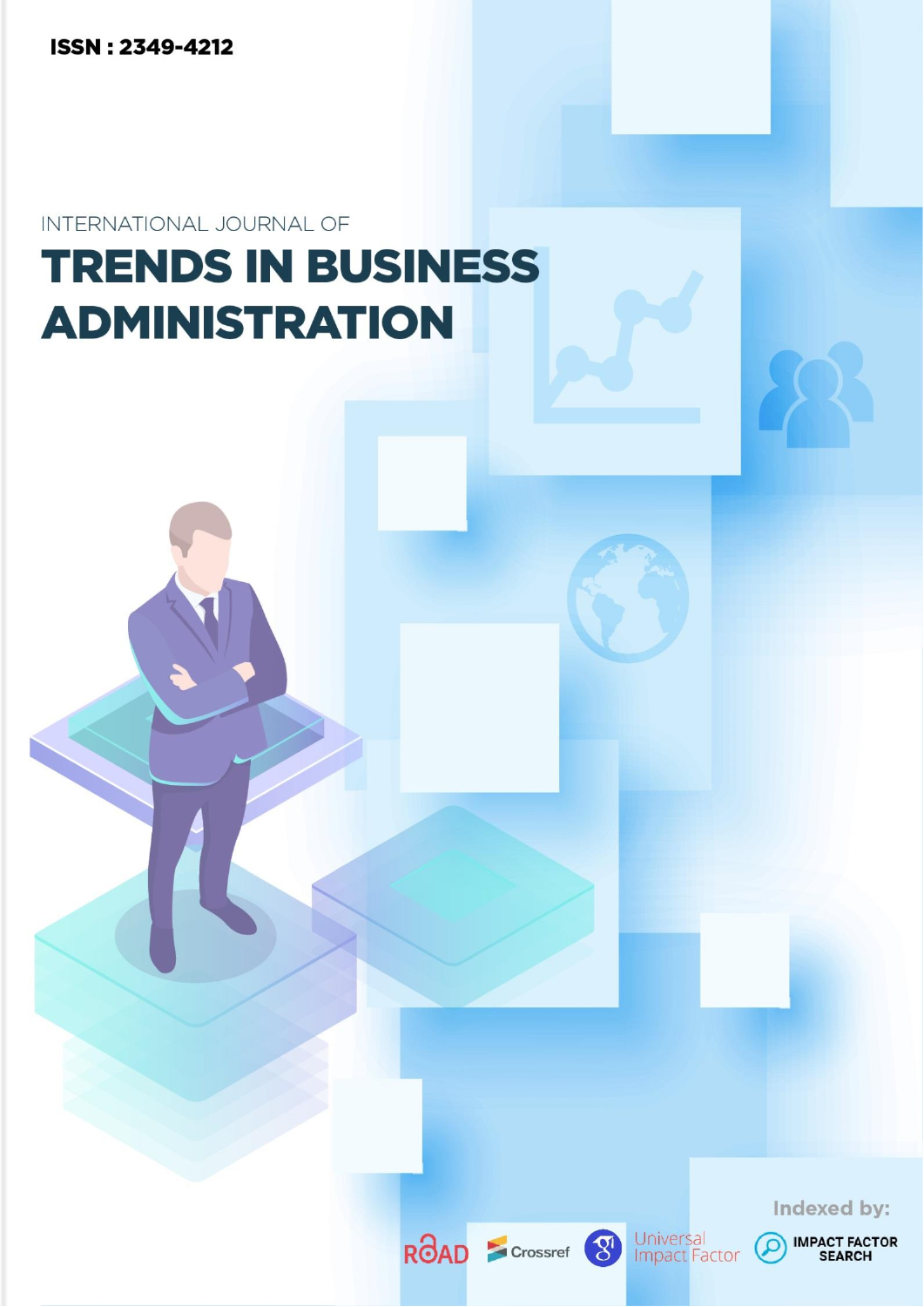Founder and Publisher **academic journals PVT LTD**  Published science may 2011 year. Issued Quarterly. **Internet address:** <http://academicjournalonline.org/index.php/ijtba> 10/25 Thamotharan Street, Arisipalayam, Salem, India Principal Contact Academic Journal Online [info@academicjournalonline.org](mailto:info@academicjournalonline.org)

## **Editorial board**

- 1. Mallesh Thumalla
- 2. Edwin Prem Kumar
- 3. Farha Deeba Hassan
- 4. Sangeetha T.R.
- 5. Abdul Wahid Naureena
- 6. Urokov Uchkun Yunusovich
- 7. Baymirzaev Dilmurod Nematovich
- 8. Faisal Amjad
- 9. Muhammad Tariq
- 10. Nadeem Abbas
- 11. Mr. Iftikhar Ahmad
- 12. Usmanova Muxlisa Sagdullayevna
- 13. Pulatova Mokhira Bakhtiyorovna
- 14. Sangeetha Natarajan
- 15. Ibragimov Mansur Mardonovich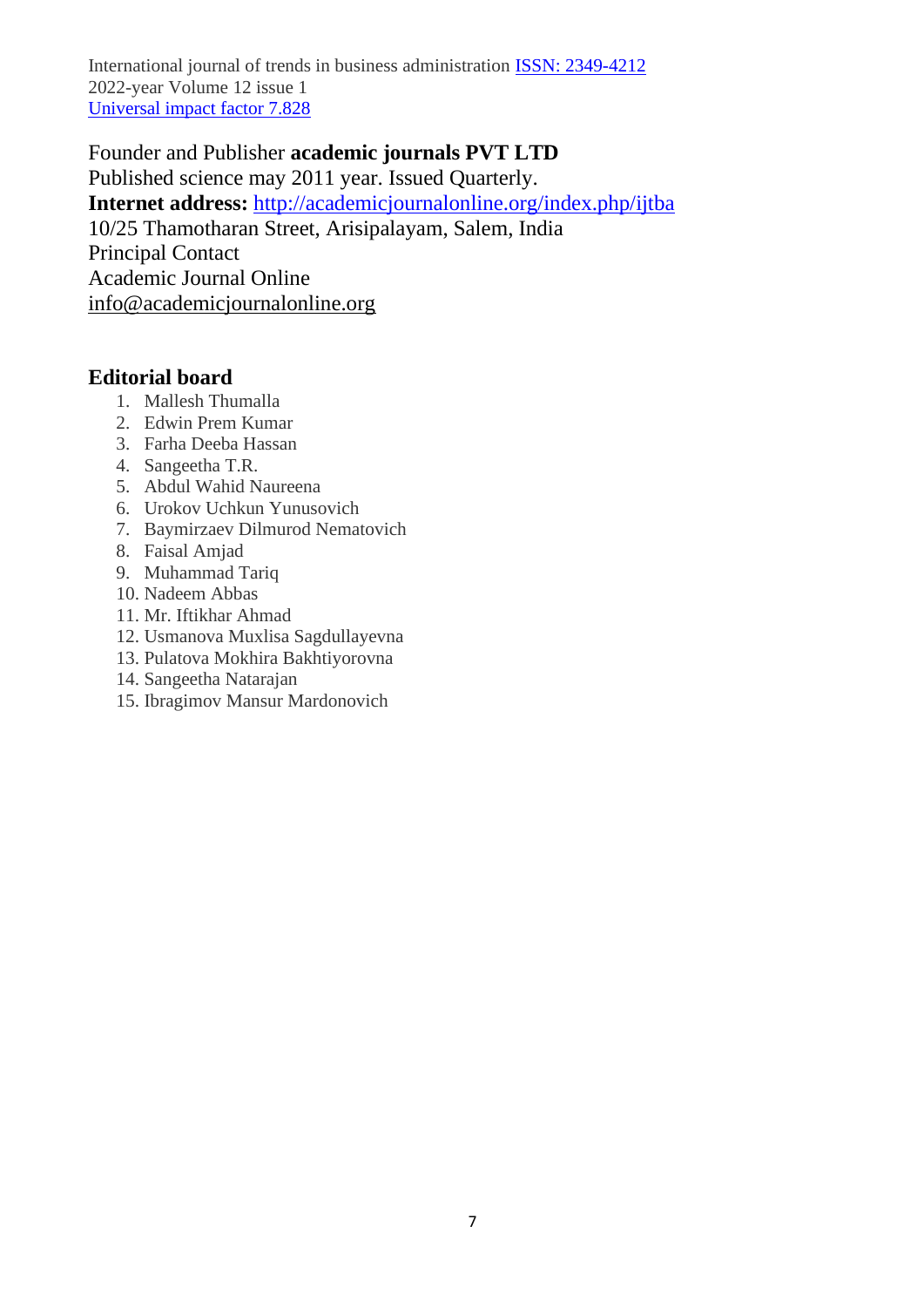# **THE PRACTICE OF FINANCING THE EDUCATION SYSTEM IN THE REPUBLIC OF UZBEKISTAN**

**Sharapova M.A. - PhD,** Acting Associate Professor of the Department of Finance-Credit, Tashkent Financial Institute [sharapovamash@mail.ru](mailto:sharapovamash@mail.ru)

**Abstract.** This article discusses the practice of financing the education system, in particular the system of general education in the Republic of Uzbekistan. The sources and methods of financing education, as well as the costs of state general education institutions and the material and technical conditions of general education schools are analyzed.

**Keywords:** education, education financing, funding sources, state budget expenditures, education expenditures, comprehensive schools, capital expenditures, wages expenditures, school capacity.

## **INTRODUCTION**

The amount of funds allocated for education in the countries of the world to varying degrees determines the level of development and social orientation of the economies of these countries.

In the studies carried out in the direction of financing the system of continuous education in the world, scientific research is carried out in the field of classification of sources of financing of the education system in order to achieve the training of qualified personnel, improve the material and technical support of general education schools, mobilize funds from the private sector and public utilities along with the state budget, achieving the effectiveness of funds spent on the system of public education, financing of public education institutions, as well as determining the budget of the budgetary system.

In Uzbekistan, one of the priority areas for the development of the social sphere was defined as «continuing the course of further improving the system of continuous education, increasing the availability of quality educational services, ... implementing targeted measures to strengthen the material and technical base of educational institutions by carrying out work on their construction, reconstruction and overhaul, equipping with modern educational and laboratory equipment, computers, teaching aids, ... a radical improvement in the quality of general secondary education»[1].

One of the important issues necessary for a positive solution of these problems is to achieve transparency and targeting of funds allocated to finance the public education system, as well as ensuring that the number of students and school capacity match. [14]

# **THEORETICAL APPROCHES**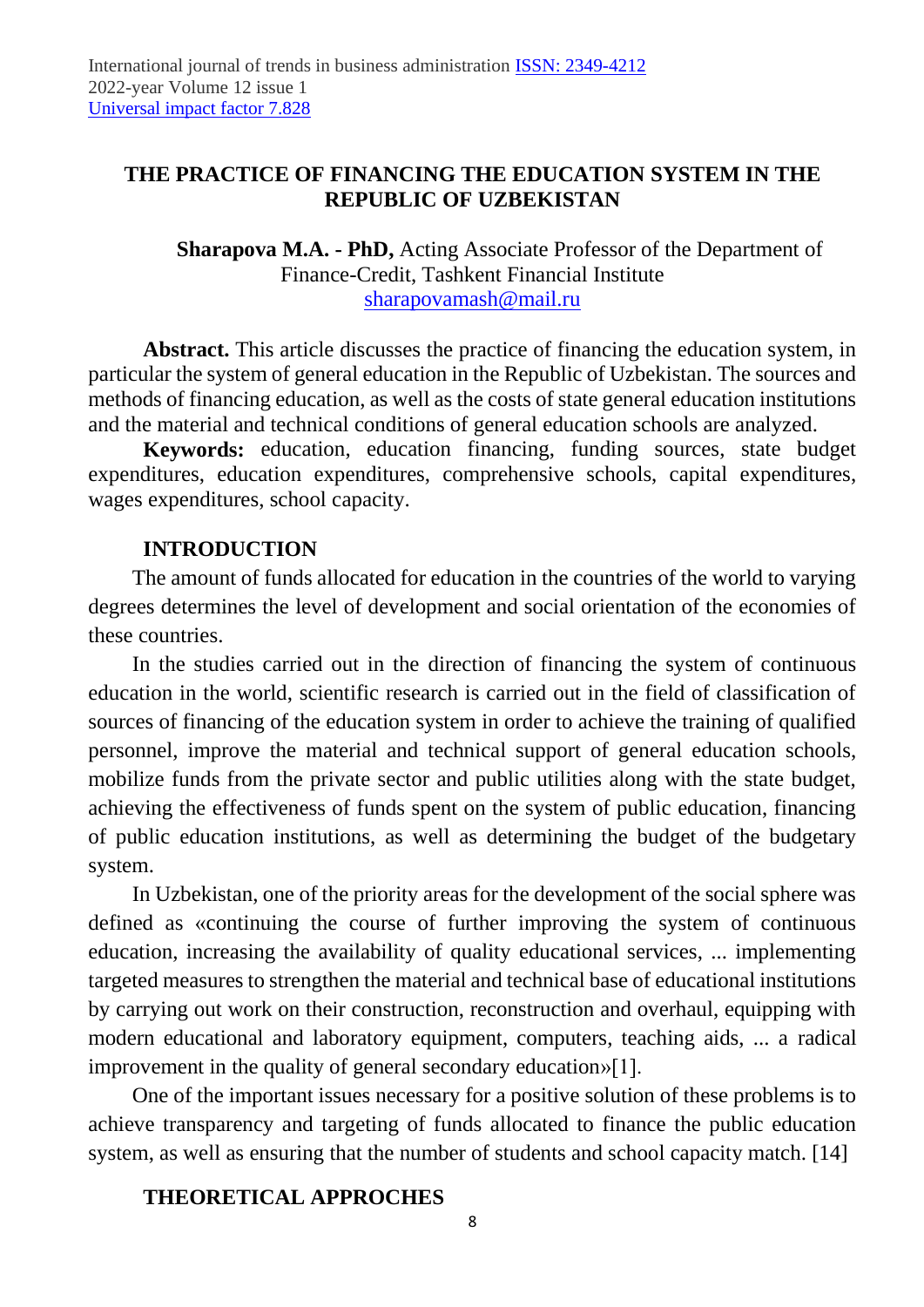The issues of financing the education system were reflected in the scientific works of foreign scientists-economists such as V.Chekha, I.Fedorova, B.Batova, L.Aslanova, M.Alikaeva, S.Belyakov, S.Vishnyakova [2-6].

S. Belyakov believes that «Funding education is a relationship associated with the payment of educational services, and this service is provided to the recipient of education not by himself or his family, but by the state, which does not use this service» [5].

According to S. Vishnyakova, «Funding education consists in providing educational institutions with state, municipal or other budgetary funds, which will serve as the basis of state guarantees for the education of citizens within the framework of state standards» [6].

In the scientific works of local economists such as D. Nabiev, H. Dustmuhammad, D. Rakhmonov, D. Mirkhodzha, direct and indirect studies of the practice of financing the public education system were carried out [7-10].

D. Rakhmonov's research was focused on the development of higher education institutions based on the practice of public-private partnership and improvement of the wage system [9].

D. Mirkhodzha in her study focused on the issues of attracting extra-budgetary funds to school education, put forward a mechanism for determining an additional allowance for teachers' salaries and introducing voucher financing in school education [10].

There are a number of controversial aspects regarding the main source of funding for the public education system, and various research approaches in this area have been considered based on table 1.

# **Table 1**

| $\sigma$ and $\sigma$ are $\sigma$ and $\sigma$ and $\sigma$ are $\sigma$ and $\sigma$ are $\sigma$ |                                             |                                            |  |  |  |  |  |  |  |  |
|-----------------------------------------------------------------------------------------------------|---------------------------------------------|--------------------------------------------|--|--|--|--|--|--|--|--|
| S.A. Belyakov[5]                                                                                    | <b>B.Nurmukhamedova,</b>                    | <b>Author's approach</b>                   |  |  |  |  |  |  |  |  |
|                                                                                                     | Z.Srojiddinova,                             |                                            |  |  |  |  |  |  |  |  |
|                                                                                                     | <b>B.Sugirbaev[11]</b>                      |                                            |  |  |  |  |  |  |  |  |
| $\triangleright$ state budget;                                                                      | $\triangleright$ State sources of funding:  | $\triangleright$ State funds:              |  |  |  |  |  |  |  |  |
| $\triangleright$ Income<br>from<br>paid                                                             | - State (republican and local)              | - State budget,<br>trust                   |  |  |  |  |  |  |  |  |
| educational services;                                                                               | budget.                                     | investments,<br>funds,                     |  |  |  |  |  |  |  |  |
| $\triangleright$ commercial                                                                         | - State target funds.                       | financial assistance, IFI                  |  |  |  |  |  |  |  |  |
| implementation<br>of                                                                                | $\triangleright$ Non-state funding sources: | loans.                                     |  |  |  |  |  |  |  |  |
| scientific and technical                                                                            | - Funds received from training              | $\triangleright$ Funds<br><i>the</i><br>of |  |  |  |  |  |  |  |  |
| activities of educational                                                                           | on a paid-contract basis.                   | <i>(enterprises)</i><br>employer           |  |  |  |  |  |  |  |  |
| institutions<br>their<br>and                                                                        | - Income from entrepreneurial               | and organizations):                        |  |  |  |  |  |  |  |  |
| results;                                                                                            |                                             |                                            |  |  |  |  |  |  |  |  |

# **Sources of funding for the education system**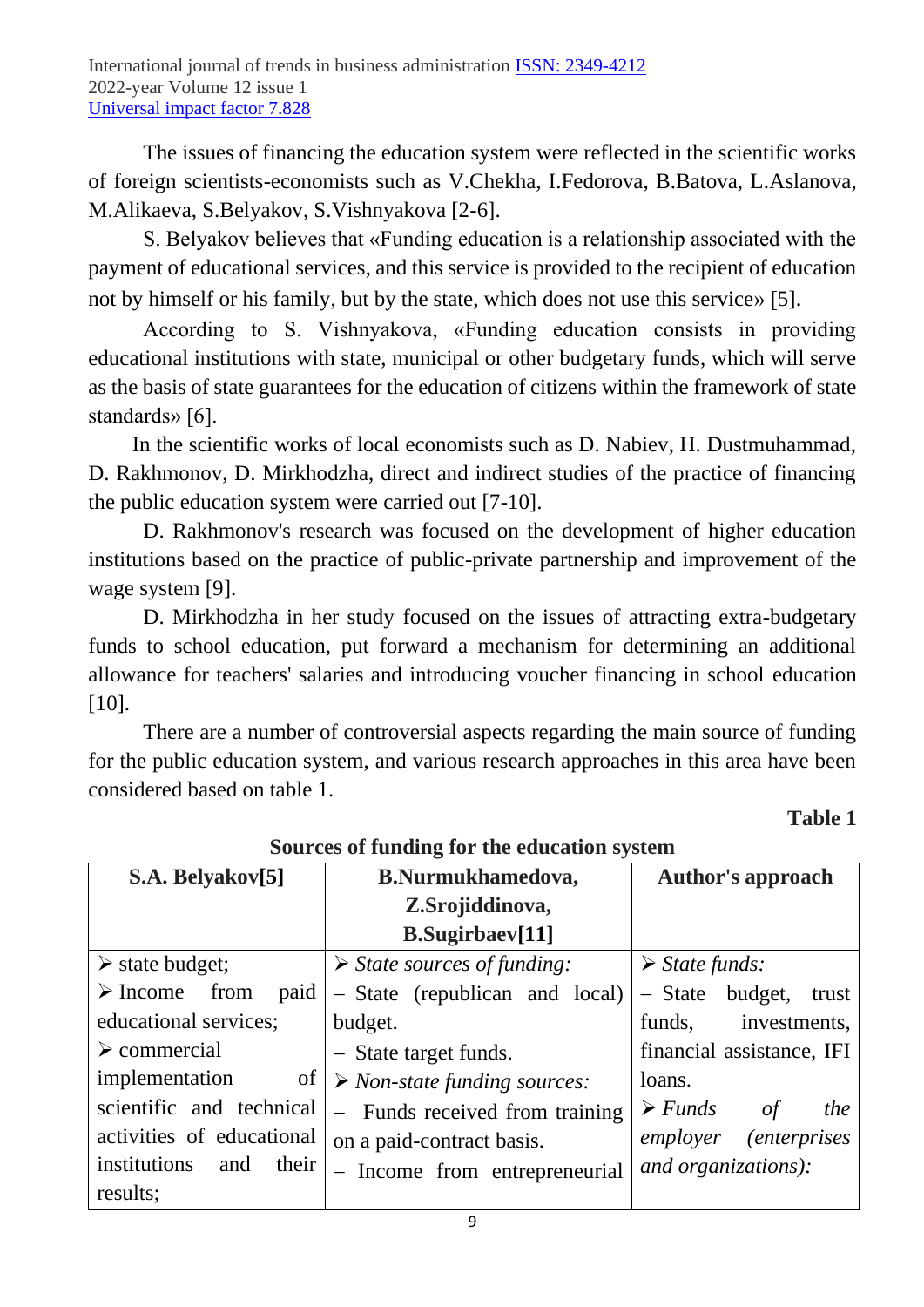| $\triangleright$ Entrepreneurial | activities<br>of            | educational      | - from entrepreneurial      |  |  |  |
|----------------------------------|-----------------------------|------------------|-----------------------------|--|--|--|
| activities of educational        | institutions.               |                  | activities,<br>sponsorship  |  |  |  |
| institutions not related to      | - Foreign loans and grants. |                  | charitable<br>and           |  |  |  |
| educational and scientific       | - Parent fees.              |                  | foundations.                |  |  |  |
| and technical activities;        | - Help from the community.  |                  | $\triangleright$ Population |  |  |  |
| $\triangleright$ Entrepreneurial | $-$ Other<br>private        | sources          | resources:                  |  |  |  |
| activities of educational        | <i>(sponsorships)</i>       | from             | - Income derived from       |  |  |  |
| institutions not related to      | entrepreneurs,              | charities<br>and | wages, entrepreneurial      |  |  |  |
| educational and scientific       | stakeholders).              |                  | activities,<br>social       |  |  |  |
| and technical activities.        |                             |                  | transfers.                  |  |  |  |
|                                  |                             |                  |                             |  |  |  |

# **ANALYTICAL PART**

The effective organization of the education system plays an important role in the development of the economy. In most countries, primary and secondary education is supported by the state [12].

Get an education on the constitutional right of a citizen. In particular, Article 41 of the Constitution of the Republic of Uzbekistan states that «Everyone has the right to education. The state guarantees free general education. School work is under the supervision of the state» [13].

Institutions in the public education system of the Republic are financed from the state budget. This situation is analyzed based on the following data in Table 2.

**Тable 2**

# **GDP and changes in the volume of state budget expenditures on education**

**[14]**

| <b>Indicators</b>                    | <b>Years</b> |        |        |        |       |       |
|--------------------------------------|--------------|--------|--------|--------|-------|-------|
|                                      | 2015         | 2016   | 2017   | 2018   | 2019  | 2020  |
| GDP, billion soums                   | 210183       | 242496 | 302537 | 407510 | 51183 | 58020 |
|                                      |              |        |        |        | 8     | 3     |
| budget<br><b>State</b>               | 36257        | 40911  | 49344  | 78978  | 11778 | 14392 |
| billion<br>expenditures,             |              |        |        |        | 9     |       |
| soums                                |              |        |        |        |       |       |
| Spending on education,               | 12766        | 13832  | 15980  | 19568  | 28707 | 29960 |
| billion soums                        |              |        |        |        |       |       |
| Share of expenditures                | 35.2         | 33.8   | 32.4   | 24.8   | 24.4  | 20.6  |
| on education in state                |              |        |        |        |       |       |
| budget expenditures, in              |              |        |        |        |       |       |
| percent                              |              |        |        |        |       |       |
| Spending<br>general<br><sub>on</sub> | 6981         | 7609   | 8887   | 12553  | 19432 | 21860 |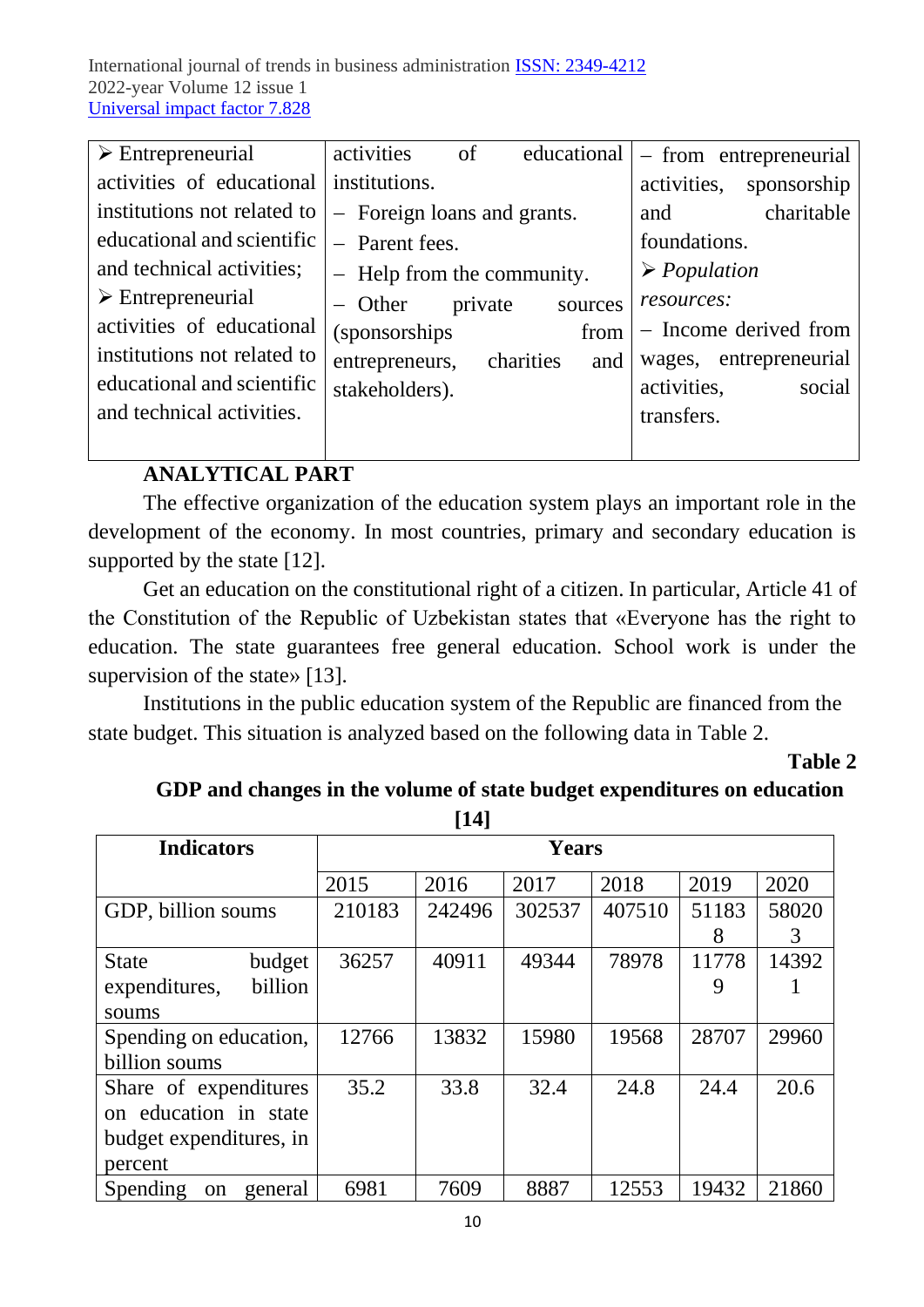| billion<br>education,   |      |      |      |      |      |      |
|-------------------------|------|------|------|------|------|------|
| soums                   |      |      |      |      |      |      |
| Share of expenditures   | 19.2 | 18.6 | 18.0 | 15.9 | 16.5 | 15.2 |
| on general education in |      |      |      |      |      |      |
| budget expenditures, in |      |      |      |      |      |      |
| percent                 |      |      |      |      |      |      |
| Share of spending on    | 54.7 | 55.0 | 55.6 | 64.1 | 67.7 | 72.9 |
| general education in    |      |      |      |      |      |      |
| spending<br>total<br>on |      |      |      |      |      |      |
| education, in percent   |      |      |      |      |      |      |

The reason for the reduction in the share of expenditures on education in the overall structure of budget expenditures is that the financing of the education system is also financed from extrabudgetary sources. The increase in the share of expenditures on general education in total education expenditures is explained by the low level of attraction of extrabudgetary funds to the sphere and the gradual increase in wages in the sphere.





According to Figure 1, wages and expenses equated to it in the analyzed years amounted to almost  $\frac{3}{4}$  of the total amount of expenses. Although the share of capital expenditures and other costs has relatively increased by 2020, labor costs remain unchanged due to the reduction in the cost of allowances, bonuses and financial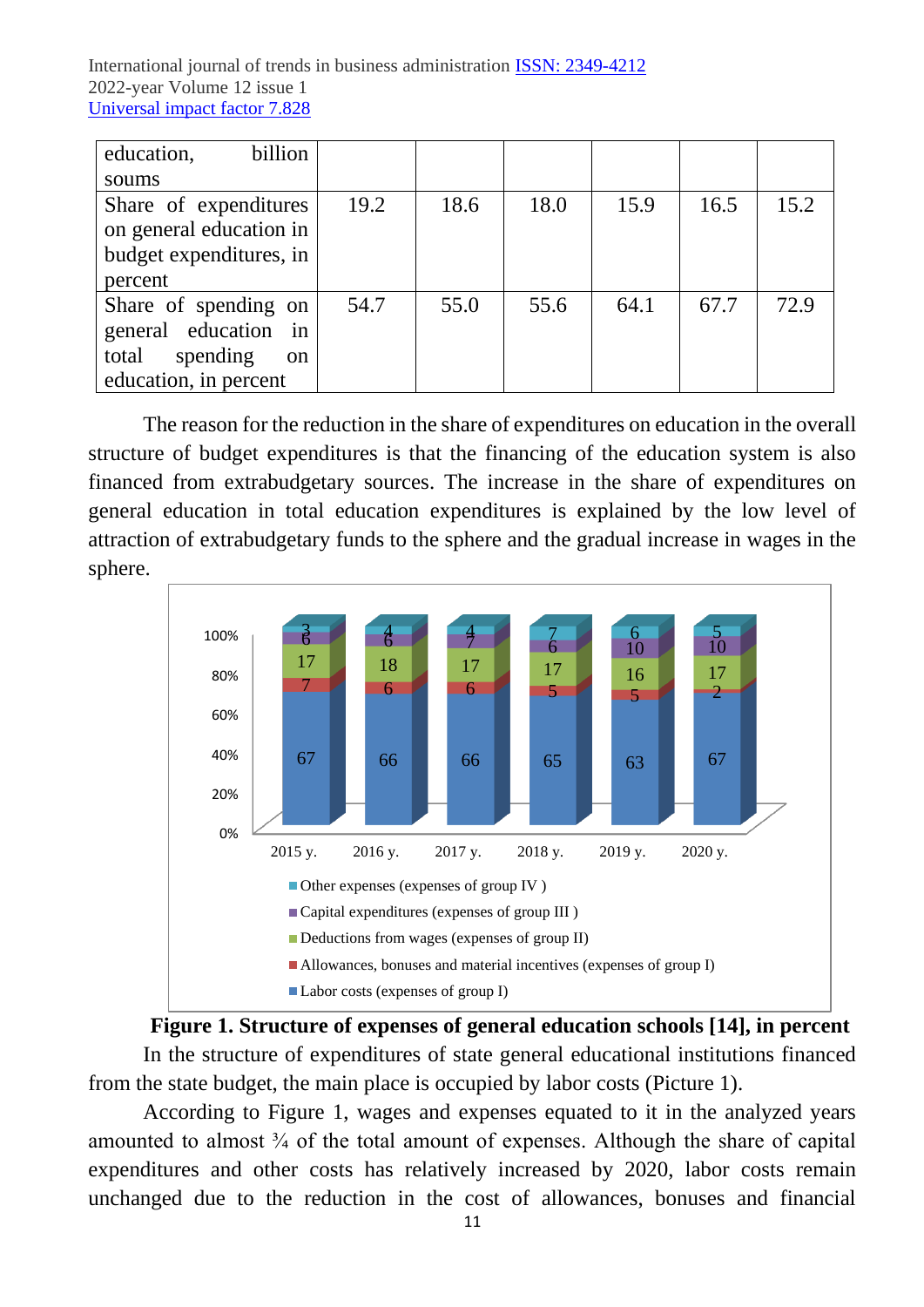incentives. The fact that capital expenditures account for 6-10 percent of total expenditures indicates that the material and technical base of educational institutions is in a deplorable state.

At the same time, the strict definition of financial resources in the implementation of expenditures by groups limits of financial independence and leads to a decrease in the quality of education.

General education schools are an important link in the education system and form the basis for obtaining basic knowledge. In this regard, special attention should be paid to the quality of general education. The analysis shows that in the 2015-2016 academic year, the ratio of the number of students to school capacity was above 1 percent in 4 regions, while in the 2016-2017 academic year it was above 3 percent, in the 2017-2018 academic year it increased by another 4, covering all regions in the 2018-2019 academic year, averaging 1.19 in the republic and 1.22 in the 2019-20 academic year (Table 3).

**Table 3**

|                |                                 | <b>Academic years</b> |       |       |       |       |  |
|----------------|---------------------------------|-----------------------|-------|-------|-------|-------|--|
| n/n            | <b>Regions</b>                  | 2015-                 | 2016- | 2017- | 2018- | 2019- |  |
|                |                                 | 2016                  | 2017  | 2018  | 2019  | 2020  |  |
| $\mathbf{1}$   | RepublicofKarakalpakstan        | 0.9                   | 0.93  | 1.01  | 1.1   | 1.12  |  |
| $\overline{2}$ | Andijan region                  | 1.04                  | 1.1   | 1.21  | 1.31  | 1.34  |  |
| 3              | Bukhara region                  | 0.86                  | 0.88  | 0.96  | 1.05  | 1.07  |  |
| $\overline{4}$ | Jizzakh region                  | 0.97                  | 0.99  | 1.06  | 1.16  | 1,19  |  |
| 5              | Kashkadarya region              | 1.01                  | 1.03  | 1.13  | 1.23  | 1.26  |  |
| 6              | Navoi region                    | 0.92                  | 0.94  | 1.03  | 1.11  | 1.11  |  |
| $\overline{7}$ | Namangan region                 | 0.98                  | 1.01  | 1.08  | 1.2   | 1.26  |  |
| 8              | Samarkand region                | 1.08                  | 1.1   | 1.16  | 1.24  | 1.28  |  |
| 9              | Syrdarya region                 | 0.88                  | 0.91  | 0.97  | 1.07  | 1.12  |  |
| 10             | Surkhandarya region             | 1.0                   | 1.02  | 1.11  | 1.22  | 1.21  |  |
| 11             | Tashkent region                 | 0.84                  | 0.87  | 0.94  | 1.05  | 1.12  |  |
| 12             | Fergana region                  | 0.95                  | 0.97  | 1.06  | 1.17  | 1.23  |  |
| 13             | Khorezm region                  | 0.98                  | 1.01  | 1.1   | 1.19  | 1.17  |  |
| 14             | City of Tashkent                | 1.09                  | 1.14  | 1.23  | 1.36  | 1.41  |  |
|                | Ministry<br>of<br>Total for the |                       |       |       |       |       |  |
|                | <b>Public Education</b>         | 0.97                  | 1.0   | 1.09  | 1.19  | 1.22  |  |

**The ratio of students to school capacity [14]**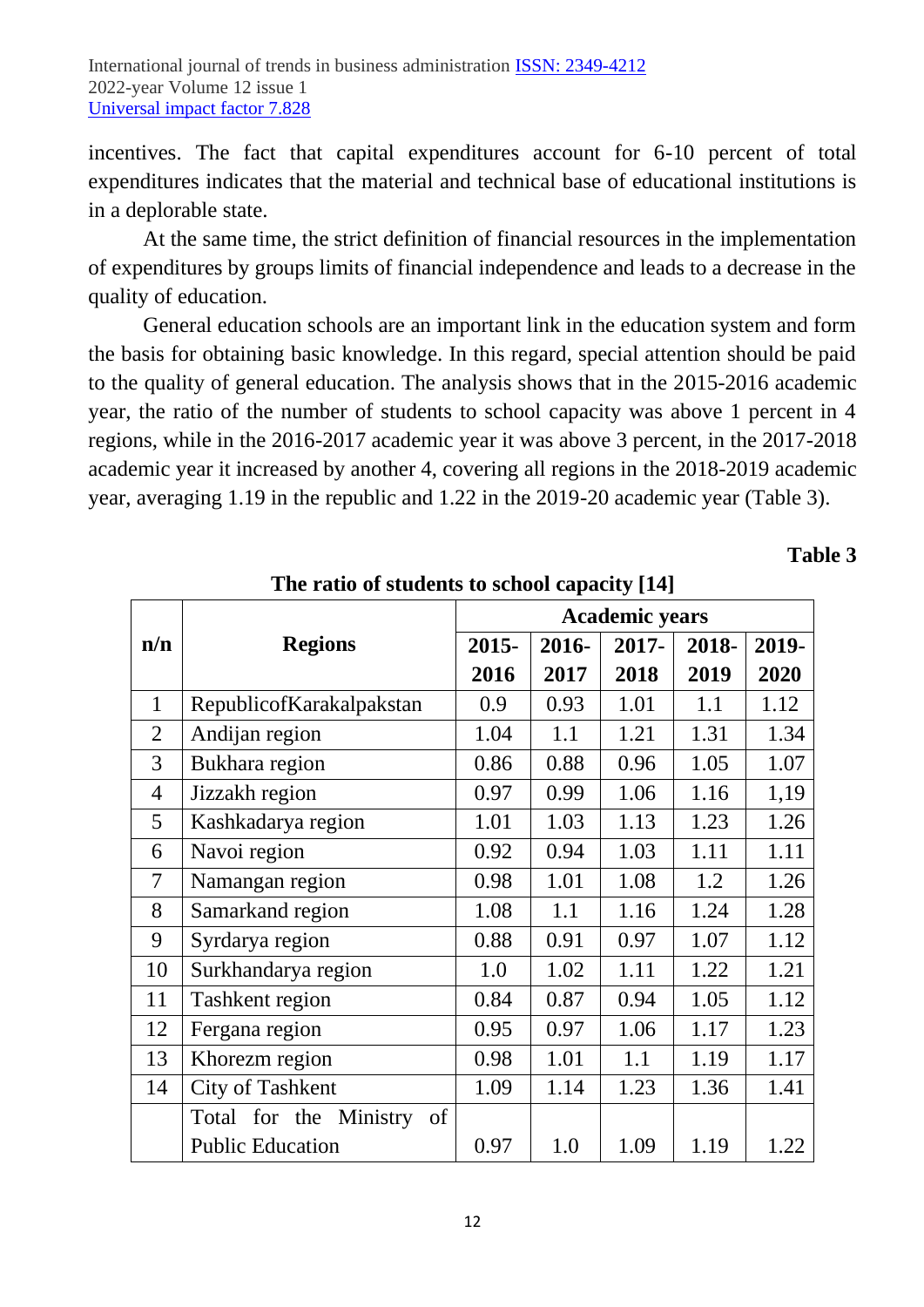These indicators indicate that, despite the increase in the number of schools and their capacity, the level of enrollment remains low, and shows that the learning process in general education schools is organized in 2 shifts, and in Tashkent even in 3 shifts.

One of the main human rights in Uzbekistan is education. The implementation of these important tasks' entails reforming the educational process in schools, including strengthening the material and technical base of educational institutions, computerization of education, and the introduction of advanced pedagogical technologies into the educational process. This, in turn, makes it necessary to attract private investment in this area (Table 4).

**Table 4**

|                                                              |                                                    |                                                                | <b>Expenses incurred by the</b><br>investor, in million soums<br>of them: |                                           |                 | <b>Coverage of</b><br>students<br>number |                                      |                                               |
|--------------------------------------------------------------|----------------------------------------------------|----------------------------------------------------------------|---------------------------------------------------------------------------|-------------------------------------------|-----------------|------------------------------------------|--------------------------------------|-----------------------------------------------|
| <b>Place f creation</b>                                      |                                                    |                                                                |                                                                           |                                           |                 |                                          |                                      |                                               |
| of a non-state<br>educational<br>institution based<br>on PPP | Participation<br>of the state in<br>the contract   | Amount allocated from the<br>state budget, in million<br>soums | General expenses                                                          | Capital investments<br>and other expenses | Operating costs | Total                                    | preferential basis<br>including on a | one-time monthly payment, in<br>million soums |
| Altyaryk district                                            | vacant<br>building and<br>land                     | $\overline{0}$                                                 | 2400                                                                      | 2110                                      | 290             | 200                                      | 40                                   | 1.62                                          |
| Altyaryk district                                            | vacant land<br>plot of 1450<br>sq.m.               | $\overline{0}$                                                 | 4256                                                                      | 3713                                      | 543             | 315                                      | 63                                   | 0.871                                         |
| Fergana district                                             | vacant<br>building and<br>structure, land          | 26.5                                                           | 1028                                                                      | 989                                       | 39              | 192                                      | 38                                   | 0.871                                         |
| Fergana district                                             | 5 900 sq.m.<br>land plot                           | $\overline{0}$                                                 | 9368                                                                      | 8354                                      | 1014            | 390                                      | 78                                   | 1.25                                          |
| Denau<br>district                                            | empty<br>building and<br>10 484 sq.m.<br>land plot | $\overline{0}$                                                 | 2966                                                                      | 2923                                      | 43              | 320                                      | 64                                   | 1.0                                           |
| Chust district                                               | land in<br>5 200 sq.m.                             | $\overline{0}$                                                 | 4630                                                                      | 4231                                      | 399             | 200                                      | 40                                   | 0.871                                         |
| Ishtikhansky                                                 | vacant                                             | $\overline{0}$                                                 | 2355                                                                      | 1891                                      | 464             | 120                                      | 24                                   | 1.5                                           |

# **The state of financing of non-state general educational institutions planned to be created on the basis of public-private partnership in 2019-2020[14]**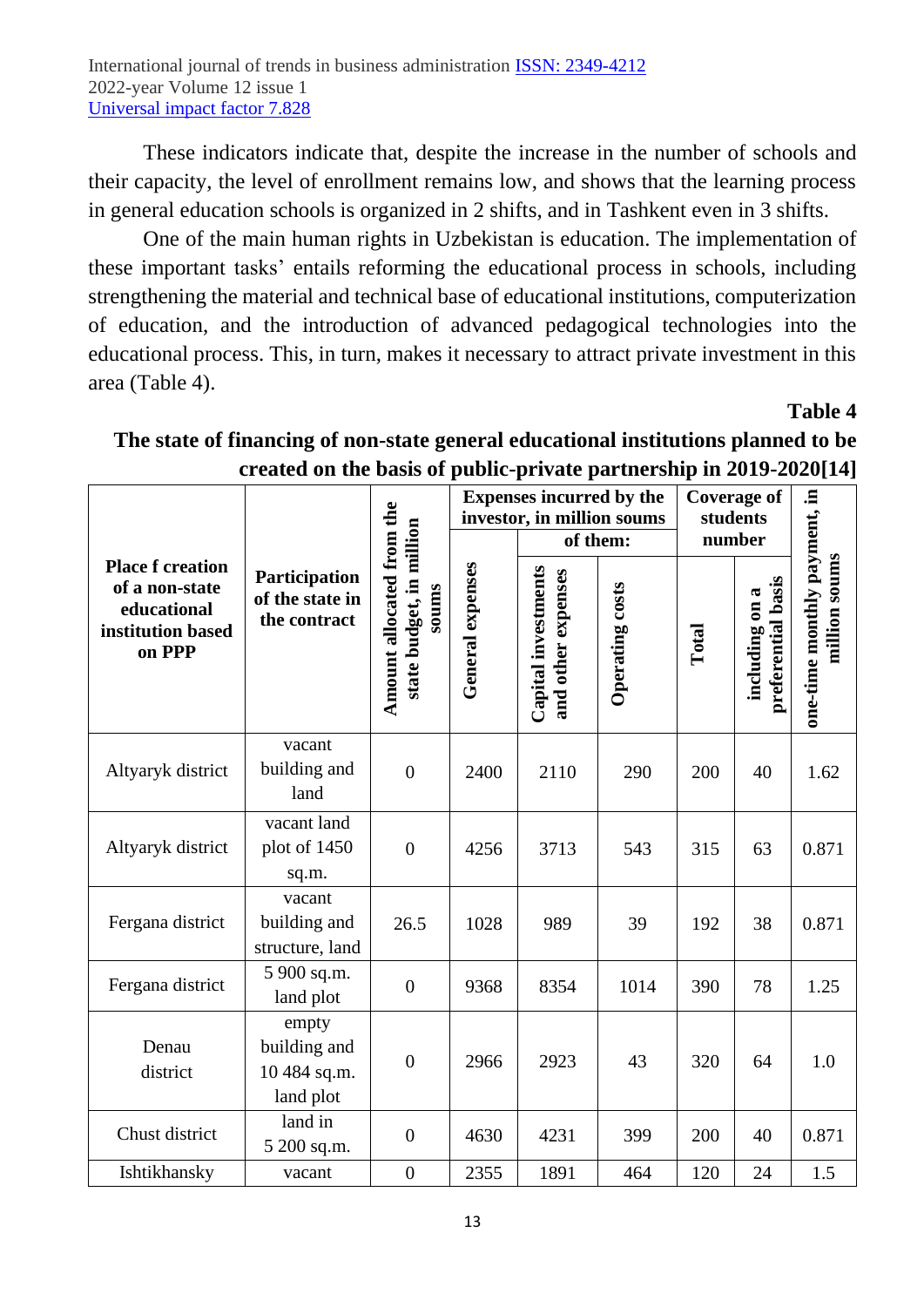| district | building and    |      |       |       |      |      |     |      |
|----------|-----------------|------|-------|-------|------|------|-----|------|
|          | land            |      |       |       |      |      |     |      |
|          | 14 949 sq.m.    |      |       |       |      |      |     |      |
|          | vacant          |      |       |       |      |      |     |      |
| Total    | building and    |      | 27003 | 24211 | 2792 | 1737 | 347 | 1.95 |
|          | structure, land | 26,5 |       |       |      |      |     |      |
|          | plot            |      |       |       |      |      |     |      |

The development of public-private partnership will lead to the solution of a number of problems in the public education system: the funds allocated from the budget for financing secondary schools are relatively low, the throughput of secondary schools is low, students' study in schools in 2 shifts, incomplete use of buildings and land plots. Also, the creation of non-state general education schools on the basis of public-private partnership provides relief to parents in paying for education, that is, part of the costs is covered by the state.

#### **CONCLUSION**

According to the conclusions obtained as a result of scientific research, it is necessary to group the sources of financing of the education system as «public funds», «funds of the employer (enterprises and organizations) » and «funds of the population» and interpret in this context.

The activity of the public education system is to strengthen the legal framework to improve the quality and financing of this system, the main purpose of the adoption of these regulations is to educate young professionals in the country who are able to meet the requirements of the time, compete in the international labor market, use equipment and technologies, and be fluent in foreign languages, to have independent thinking.

The costs of the public education system are financed from the state budget and occupy a significant share. The fact is that the construction, reconstruction, equipping of schools does not give sufficient results only if the work is financed at the expense of the state budget itself.

In order to improve the quality of education, it is advisable to bear the costs associated with the construction and equipping of secondary education institutions by local self-government bodies, ensuring their continued cooperation with educational institutions. Particular attention should be paid to the issues of financing and efficient use of financial resources in general education schools, strengthening the material and technical base of these institutions.

To eliminate the problems associated with a gradual increase in wages and allowances in the system of public education, it is advisable to create departments for planning and financing wages in general education institutions. In order to increase the